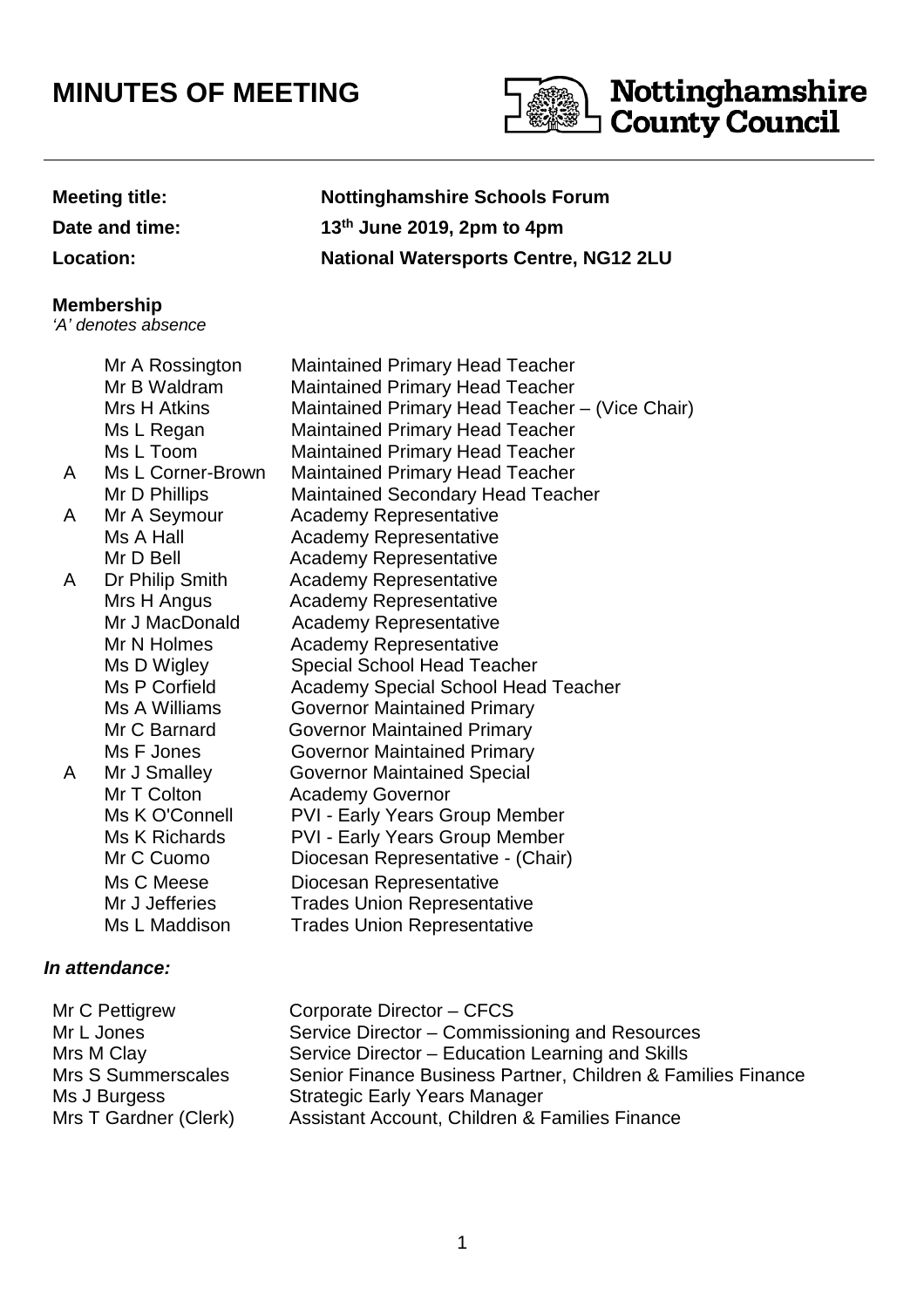| 1. | Welcome                                                                                                                                                                                                                                                                                                                                                                                                                                                                                                                                                                                                                                                                                                                                    |               |  |
|----|--------------------------------------------------------------------------------------------------------------------------------------------------------------------------------------------------------------------------------------------------------------------------------------------------------------------------------------------------------------------------------------------------------------------------------------------------------------------------------------------------------------------------------------------------------------------------------------------------------------------------------------------------------------------------------------------------------------------------------------------|---------------|--|
|    | Carlo welcomed all members to the meeting.                                                                                                                                                                                                                                                                                                                                                                                                                                                                                                                                                                                                                                                                                                 |               |  |
|    | <b>Apologies</b>                                                                                                                                                                                                                                                                                                                                                                                                                                                                                                                                                                                                                                                                                                                           |               |  |
|    | Apologies were received from Lynn Corner-Brown, Andy Seymour, Dr Philip Smith, Joan<br><b>Smalley and Linda Foster</b>                                                                                                                                                                                                                                                                                                                                                                                                                                                                                                                                                                                                                     |               |  |
| 2. | Minutes - 28 <sup>th</sup> February 2019                                                                                                                                                                                                                                                                                                                                                                                                                                                                                                                                                                                                                                                                                                   | <b>ACTION</b> |  |
|    | Page 3, point 3c action point - Ly Toom asked if there were less appeals -<br>Laurence Jones will chase response                                                                                                                                                                                                                                                                                                                                                                                                                                                                                                                                                                                                                           | LJ            |  |
|    | Page 4 point 3d clarification was made around the question, in the previous<br>meeting Linda Foster had mentioned that parents when referring to EHC plans<br>would make reference that the 'paediatrician have said'                                                                                                                                                                                                                                                                                                                                                                                                                                                                                                                      |               |  |
|    | Katie Marsden Service Team Manager - EHC Assessment sent an email to the<br>clerk which was read out: -                                                                                                                                                                                                                                                                                                                                                                                                                                                                                                                                                                                                                                    |               |  |
|    | The first thing that comes to mind is, is who is saying its incorrect advice? And do<br>we have examples? The assessment team are required to request advice from<br>health professionals and there is an assumption that as qualified professionals they<br>are providing appropriate and accurate information.<br>I am aware our DCO is working with the CCG's to consider how each CCG can<br>ensure that a system of QA is in place to check information being sent to inform an<br>EHCP.                                                                                                                                                                                                                                              |               |  |
|    | Ultimately a health professional is accountable for what they write.                                                                                                                                                                                                                                                                                                                                                                                                                                                                                                                                                                                                                                                                       |               |  |
|    | Page 5 point 3e request reason why the LA has decided to split the AFN and FNF<br>back into two pots/allocations                                                                                                                                                                                                                                                                                                                                                                                                                                                                                                                                                                                                                           |               |  |
|    | Charles Savage - Principal Educational Psychologist sent an email to the clerk<br>which was read out: -                                                                                                                                                                                                                                                                                                                                                                                                                                                                                                                                                                                                                                    |               |  |
|    | The AFN and FNF budgets historically were allocated as separate budgets. The<br>decision to amalgamate them was driven by four factors:                                                                                                                                                                                                                                                                                                                                                                                                                                                                                                                                                                                                    |               |  |
|    | 1)<br>That the formula used to determine both budgets was the same, so<br>amalgamating them would make no difference to the total amount allocate to each<br>Family of Schools;<br>Over time Families of Schools had diverged in how they used the FNF<br>2)<br>budget, with some funding from this budget targeted towards individual pupils<br>Again, overtime, Families of Schools had differed in whether and how much<br>3)<br>additional funding was provided directly from the schools' budgets to supplement<br>the FNF funding to employ a Family SENCO with greater capacity than the 18 half<br>days which had notionally been attached to the FNF funding<br>By combining the two budget lines, accounting became easier<br>4) |               |  |
|    | The unanticipated consequence of amalgamating the two budgets, at a time when<br>the budgets were reduced in size, and at a time of shrinking schools' budgets, was<br>that less priority was given by some Families of Schools to the role and<br>responsibilities of the Family SENCO. In turn this left some schools and some<br>SENCO experiencing a loss of confidence in their own SEND practices when<br>issues arose, and they didn't have ready access to Family SENCO support.                                                                                                                                                                                                                                                   |               |  |
|    | One of the recommendations of the High Needs Review was a strengthening of<br>locality decision making which would necessitate a strengthening of the role of the<br>Family of Schools and of the role of the Family SENCO. To this end the<br>requirements of the role of the Family SENCO, at a minimum, have been reviewed                                                                                                                                                                                                                                                                                                                                                                                                              |               |  |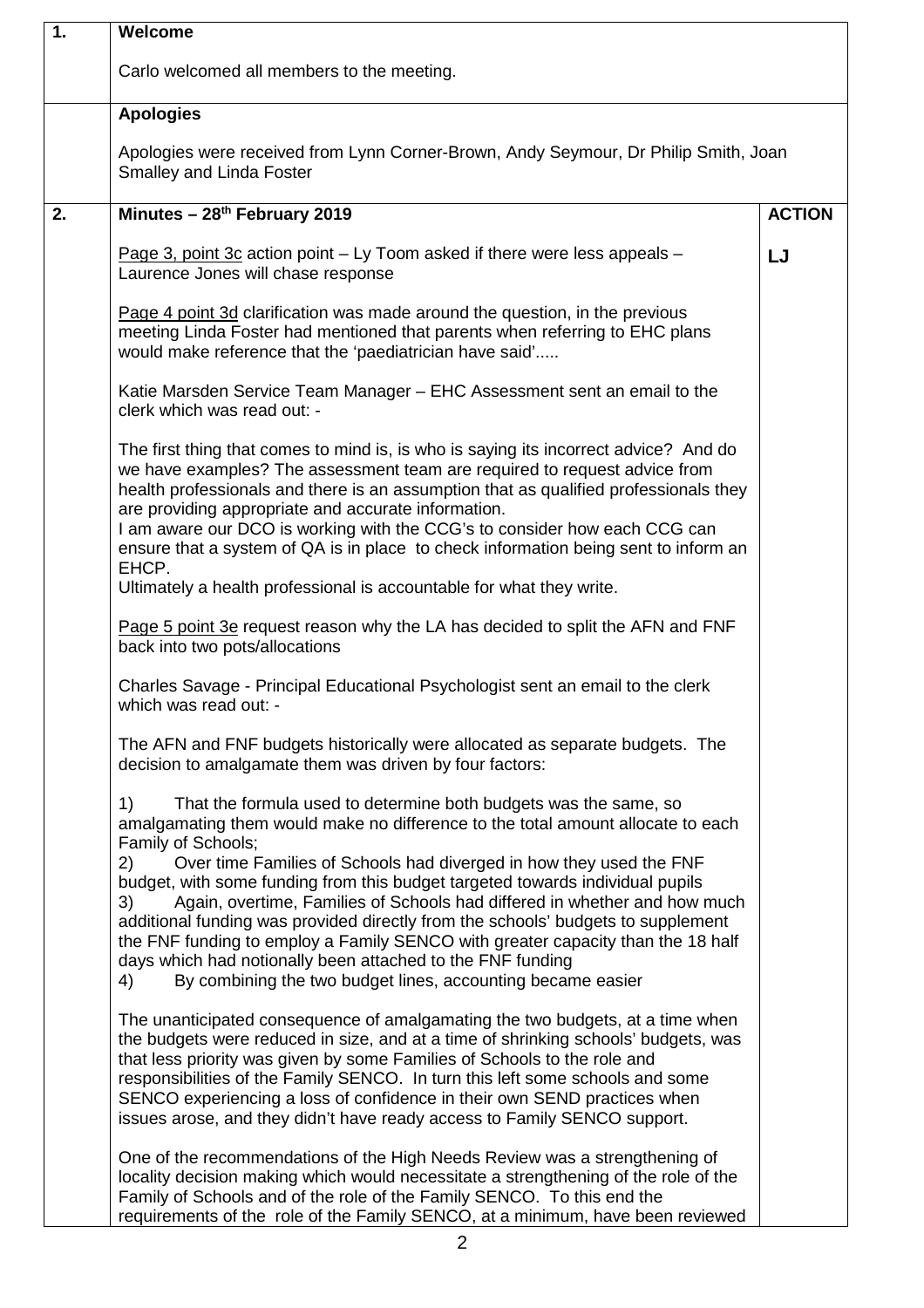|    | and will be restated, and this has been costed out at 23days per year for all<br>Families of Schools. As this is a requirement of all Families of Schools, the block<br>amount has been set to reflect this requirement. The rest of the FNF budget has<br>been allocated according to the number of schools in each Family. Hence there is<br>now a difference in the ways in which the FNF and AFN budgets are formulated,<br>with the AFN formula having been redesigned to more closely match the formula<br>used by DfE to allocate the High Needs Block to local authorities.                                                                                            |  |
|----|--------------------------------------------------------------------------------------------------------------------------------------------------------------------------------------------------------------------------------------------------------------------------------------------------------------------------------------------------------------------------------------------------------------------------------------------------------------------------------------------------------------------------------------------------------------------------------------------------------------------------------------------------------------------------------|--|
|    | It was for the above reasons that the Local Authority has returned to the separation<br>of the two budgets.                                                                                                                                                                                                                                                                                                                                                                                                                                                                                                                                                                    |  |
|    | James MacDonald asked Marion Clay for an update on the visit to London.                                                                                                                                                                                                                                                                                                                                                                                                                                                                                                                                                                                                        |  |
|    | Marion Clay confirmed the meeting went ahead and that Councillor Owen made it<br>clear about the funding for Nottinghamshire not being fair and the School Forums<br>view.                                                                                                                                                                                                                                                                                                                                                                                                                                                                                                     |  |
|    | Marion Clay raised the issue around physical adaptions that maintained and<br>academies would has to carry out for SEN pupils.<br>Funds the LA has put aside is for maintained schools only. Laurence Jones<br>explained this was not an LA decision but what is written in the guidance, that the<br>money we have is for the maintained sector only<br>Claire Meese asked if the funds were for both the primary and secondary sector,<br>Marion Clay confirmed that it was.                                                                                                                                                                                                 |  |
|    | David Bell put forward a questions that had come from one of their primaries – with<br>regards school meals eligibility (item 3f on the minutes)<br>Why is the cost on a per pupil amount of the whole school?<br>Sue Summerscales explained the process of de-delegation, which is how the<br>maintained sector access and pay for the service, for consistency across sectors<br>the price to academies would have to be on per pupil too.<br>Marion Clay advised that academies have bought into the FSM service and with the<br>increased buy back from academies, the per pupil amount for maintained and<br>academy schools should come down in the next financial year. |  |
|    | Minutes approved as accurate and correct                                                                                                                                                                                                                                                                                                                                                                                                                                                                                                                                                                                                                                       |  |
| 3. | 3a - Verbal update on Forum vacancies                                                                                                                                                                                                                                                                                                                                                                                                                                                                                                                                                                                                                                          |  |
|    | Marion Clay advised that we had successfully appointed to the forum vacancies<br>and the following representatives had been successful.                                                                                                                                                                                                                                                                                                                                                                                                                                                                                                                                        |  |
|    | Academy representative - Dr Philip Smith<br>Governor representative (Academy) - Tony Colton<br>Governor representative (Maintained Primary) - Colin Barnard                                                                                                                                                                                                                                                                                                                                                                                                                                                                                                                    |  |
|    | We now have a full membership expect for our FE representative.                                                                                                                                                                                                                                                                                                                                                                                                                                                                                                                                                                                                                |  |
|    | Helen Atkins asked - the constitution indicates this would be her last meeting is<br>that correct? Karen O'Connell is also in the same position.<br>Carlo Cuomo advised that a few current members would be in this position but that<br>we need to look into this in more detail and all members should attend the<br>September meeting unless informed otherwise.                                                                                                                                                                                                                                                                                                            |  |
|    | 3b. Distribution of the Pupil Growth Fund 2019-20                                                                                                                                                                                                                                                                                                                                                                                                                                                                                                                                                                                                                              |  |
|    | Marion Clay presented the paper and also explained that the growth fund is used<br>for new schools and explained the secondary change.                                                                                                                                                                                                                                                                                                                                                                                                                                                                                                                                         |  |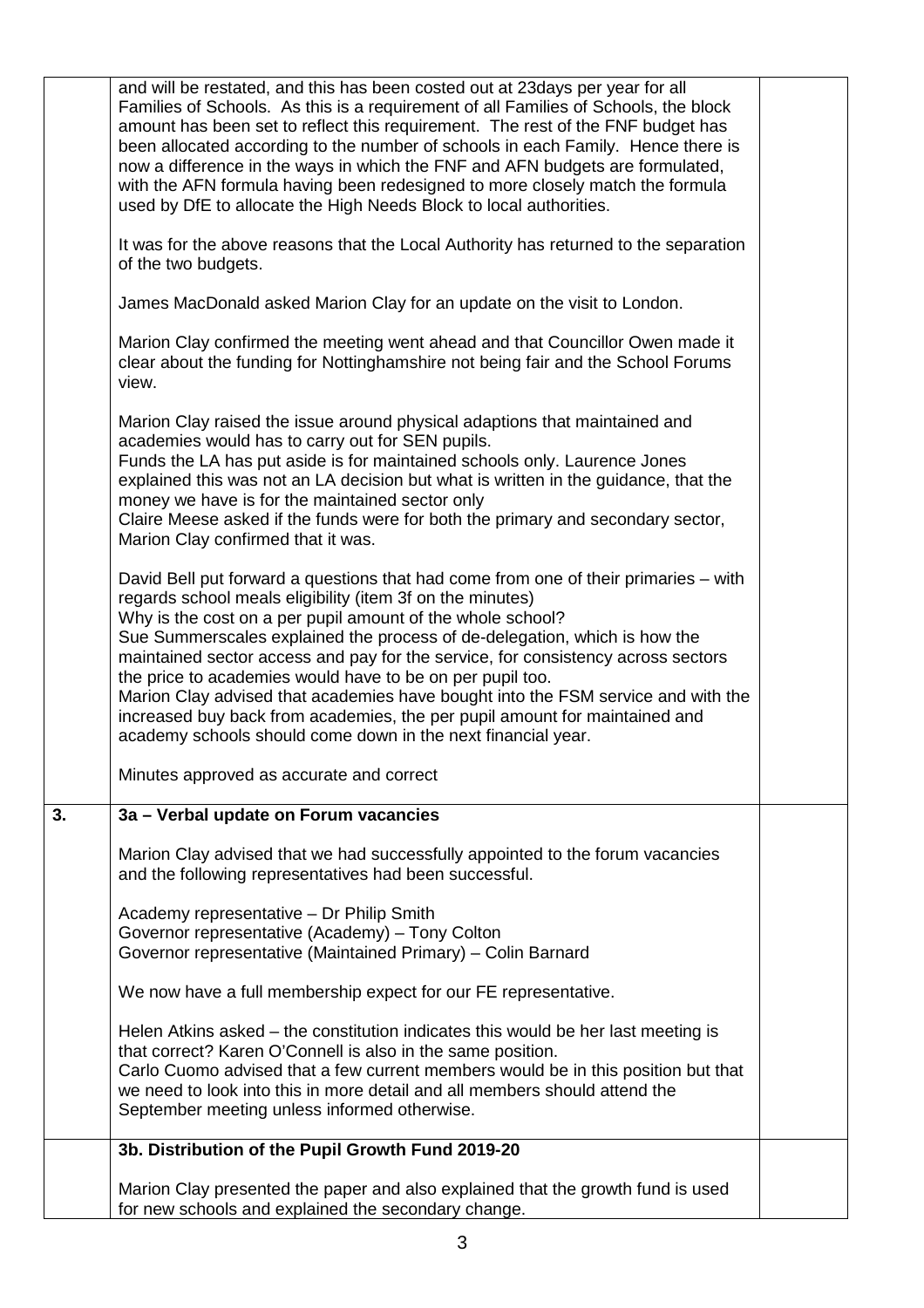| increase in PAN, these being: -<br>Rushcliffe<br>West Bridgford<br>Carlton Academy<br>Carlton le Willow                                                                                                                                                                                  |                                                                                                                                                                                                                   | Advised that there were 4 secondary schools that the LA had requested and                                                                                                                                                                                      |
|------------------------------------------------------------------------------------------------------------------------------------------------------------------------------------------------------------------------------------------------------------------------------------------|-------------------------------------------------------------------------------------------------------------------------------------------------------------------------------------------------------------------|----------------------------------------------------------------------------------------------------------------------------------------------------------------------------------------------------------------------------------------------------------------|
| in the February meeting.                                                                                                                                                                                                                                                                 |                                                                                                                                                                                                                   | Sue Summerscales explained that the growth fund allocated to these was covered                                                                                                                                                                                 |
| <b>RECOMMENDATION/S</b>                                                                                                                                                                                                                                                                  |                                                                                                                                                                                                                   |                                                                                                                                                                                                                                                                |
| <b>That the Schools Forum:</b>                                                                                                                                                                                                                                                           |                                                                                                                                                                                                                   |                                                                                                                                                                                                                                                                |
| 1. Notes the content of the report and agrees the allocations made from the<br>growth fund for Autumn 19 and Spring 20 - Report noted                                                                                                                                                    |                                                                                                                                                                                                                   |                                                                                                                                                                                                                                                                |
| 2. Continues to monitor the use of this fund throughout 2019-20 & considers the<br>level of funding & criteria for future years. - This was agreed                                                                                                                                       |                                                                                                                                                                                                                   |                                                                                                                                                                                                                                                                |
| 3. Approves the method used for allocating additional funding to secondary<br>schools and academies whose pupil numbers are increasing due to Basic<br>Need. Method is for additional pupils entering a school in year 7 only due to<br>an increase to their PAN a result of basic need. |                                                                                                                                                                                                                   |                                                                                                                                                                                                                                                                |
| Votes for                                                                                                                                                                                                                                                                                | Votes against                                                                                                                                                                                                     | Abstentions                                                                                                                                                                                                                                                    |
| 17                                                                                                                                                                                                                                                                                       | $\Omega$                                                                                                                                                                                                          | $\overline{2}$                                                                                                                                                                                                                                                 |
| Marion Clay presented the paper.<br>anyone in school.<br>representation.<br><b>RECOMMENDATION/S</b>                                                                                                                                                                                      | 3c. Trade Union Facilities Financial Year 2018-19 and 2019-20<br>and academies were not buying back. The intention was to reduce the de-<br>David Bell advised that academies pay into a pool, but have their own | Joe Jefferies welcomed all the work carried out, but was disappointed more schools<br>delegated amount, unfortunately due to the level of take up this is not possible.<br>It was pointed out that a school which doesn't buy into the services cannot release |
|                                                                                                                                                                                                                                                                                          |                                                                                                                                                                                                                   |                                                                                                                                                                                                                                                                |
| <b>That the Schools Forum:</b>                                                                                                                                                                                                                                                           |                                                                                                                                                                                                                   |                                                                                                                                                                                                                                                                |
|                                                                                                                                                                                                                                                                                          | 1. Note the financial contents of the report – report noted                                                                                                                                                       |                                                                                                                                                                                                                                                                |
| source - noted                                                                                                                                                                                                                                                                           | 2. A report be taken to the Special School Trust Board to seek approval for                                                                                                                                       |                                                                                                                                                                                                                                                                |
|                                                                                                                                                                                                                                                                                          |                                                                                                                                                                                                                   | maintained special schools contributions to the scheme to be deducted at                                                                                                                                                                                       |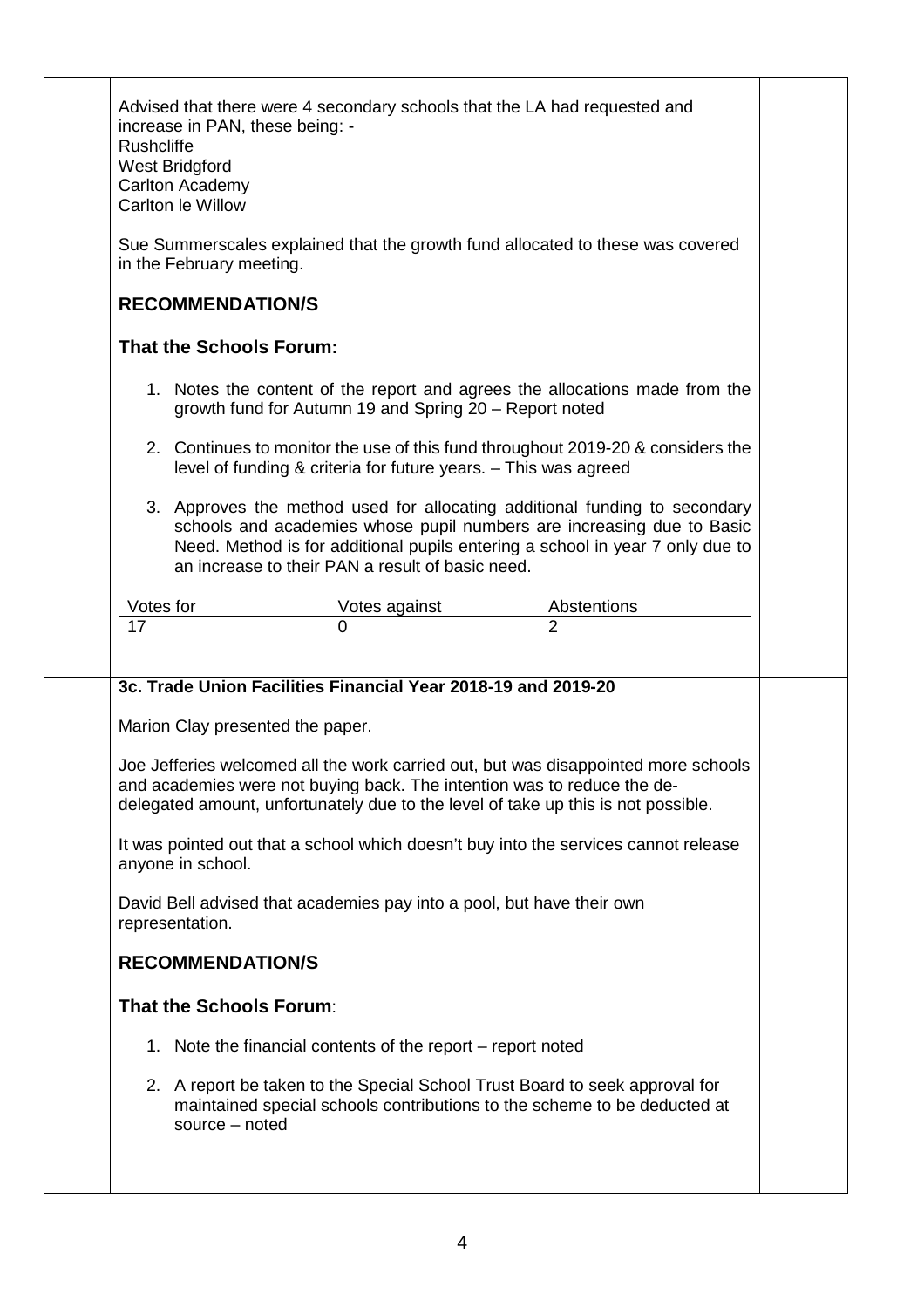| 3d. Schools Budget Final Accounts 2018-19                                                                                                                                                                                                                                                                                                                                                     |  |
|-----------------------------------------------------------------------------------------------------------------------------------------------------------------------------------------------------------------------------------------------------------------------------------------------------------------------------------------------------------------------------------------------|--|
| Sue Summerscales presented the paper, and advised on points within the report<br>from paragraph 4.                                                                                                                                                                                                                                                                                            |  |
| Underspend for de-delegation and growth fund would be carried forward as<br>$\bullet$<br>agreed.                                                                                                                                                                                                                                                                                              |  |
| Business rates were overspent and this was related to underestimation for<br>$\bullet$<br>the financial year 2018-19 as detailed in the report.                                                                                                                                                                                                                                               |  |
| Karen O'Connell read out an email that had been sent into Nottinghamshire's Chief<br>Executive office.                                                                                                                                                                                                                                                                                        |  |
| A discussion was had around the Early Years underspend with the following<br>questions and comments made: -                                                                                                                                                                                                                                                                                   |  |
| Karen O'Connell – where has the suggested 3p increase that is referred to in<br>agenda item 3f come from?                                                                                                                                                                                                                                                                                     |  |
| Helen Atkins - There is a fundamental problem with how this funding is worked out<br>Karen Richards - School allocation does not work with nurseries, the Welsh<br>assembly is by passing the LA with provisions being paid directly by the ESFA.                                                                                                                                             |  |
| A more comprehensive system on how we project and model is required, and the<br>additional hourly rate needs further discussion.                                                                                                                                                                                                                                                              |  |
| Laurence Jones advised that the allocation was still unconfirmed and this would<br>only be confirmed in July. Some of the underspend was from other areas, £100k<br>from D-catch was an example.                                                                                                                                                                                              |  |
| Sue Summerscales advised and confirmed that it's an accounting method with any<br>underspend automatically going into the reserve. Once in the reserve, it can be<br>used for any of the blocks within the DSG.                                                                                                                                                                               |  |
| It was agreed that more work is required around the early years increase and a way<br>forward to predict funded numbers.<br>This item will be bought back to the forum in September; papers to include what our<br>statistical neighbours pay as their hourly rate and the amount paid to these LAs<br>from the ESFA.                                                                         |  |
| Marion Clay advised caution regarding the £1.4m underspend in the High Needs<br>Block. The extra DfE money made this possible.                                                                                                                                                                                                                                                                |  |
| Marion Clay and Laurence Jones confirmed we have more tribunals, which are<br>being lost. With increasing complaints and parental upset, numbers are difficult to<br>predict and we need to be mindful that it's only period 2. Some places are costing<br>as much as £250K                                                                                                                   |  |
| David Bell would like the 0.5% schools transfer given back to schools in 2019-20. If<br>that means a deficit, then a small deficit can be recovered.<br>Finance officers advised that we are not allowed to re-determine budgets in year.<br>Marion Clay advised that the aim is to manage budgets so that we are not<br>requesting another 0.5% transfer from the schools block in 2020-2021 |  |
| <b>RECOMMENDATION</b>                                                                                                                                                                                                                                                                                                                                                                         |  |
| <b>That the Schools Forum:</b>                                                                                                                                                                                                                                                                                                                                                                |  |
| 1. Note the contents of this report – report was noted                                                                                                                                                                                                                                                                                                                                        |  |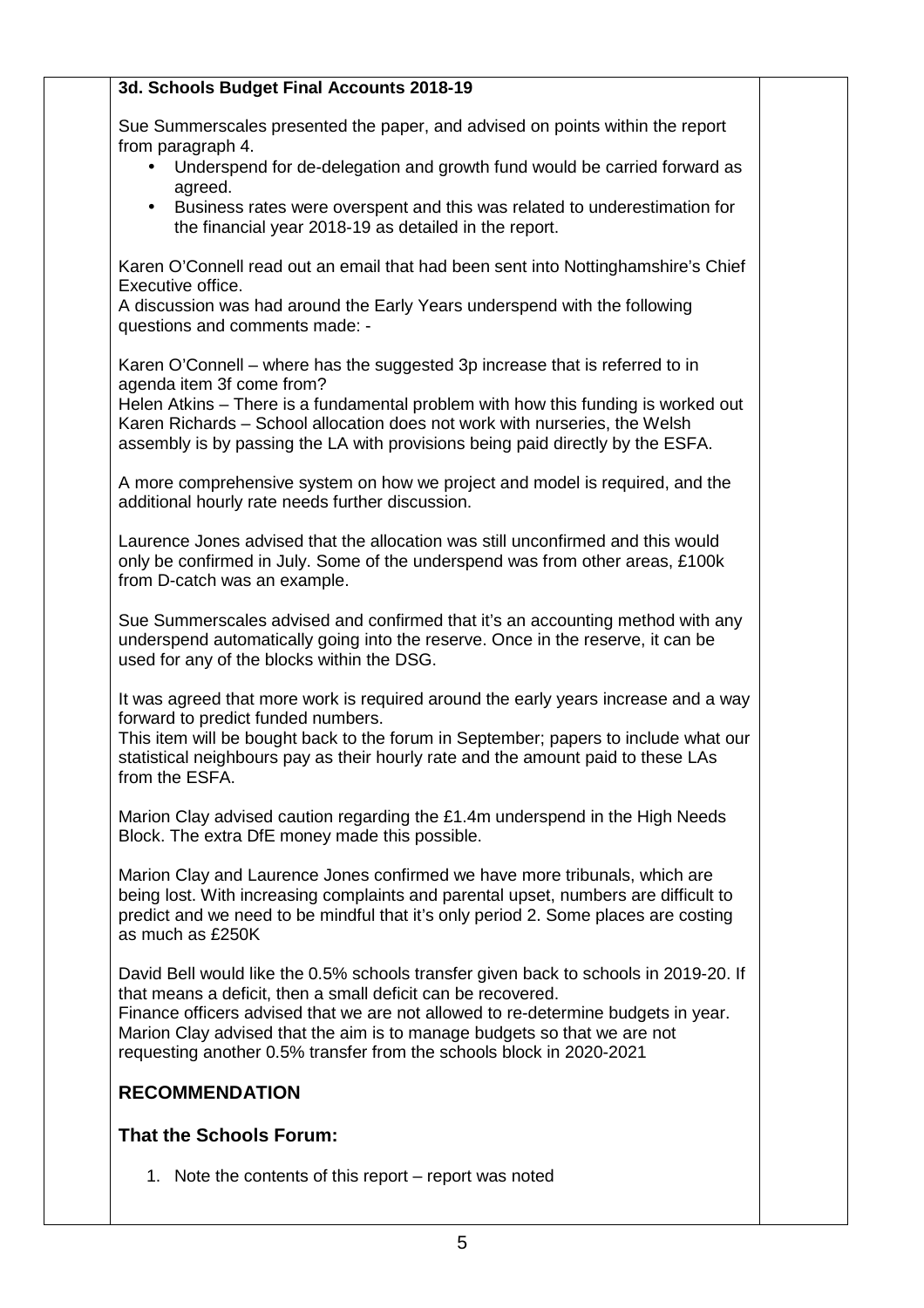| 3e - High Needs Block Forecast Outturn 2019-20                                                                      |                                                                                                                                                                             |                                                                                                                                                                           |  |
|---------------------------------------------------------------------------------------------------------------------|-----------------------------------------------------------------------------------------------------------------------------------------------------------------------------|---------------------------------------------------------------------------------------------------------------------------------------------------------------------------|--|
| This paper was discussed while agenda item 3d was discussed, all that was left to<br>action was the recommendation. |                                                                                                                                                                             |                                                                                                                                                                           |  |
| <b>RECOMMENDATION</b>                                                                                               |                                                                                                                                                                             |                                                                                                                                                                           |  |
| <b>That the Schools Forum:</b>                                                                                      |                                                                                                                                                                             |                                                                                                                                                                           |  |
| Note the contents of this report $-$ report was noted                                                               |                                                                                                                                                                             |                                                                                                                                                                           |  |
| 3f - Early Years Request for Use of DSG Reserve                                                                     |                                                                                                                                                                             |                                                                                                                                                                           |  |
| Andrew Rossington left the meeting                                                                                  |                                                                                                                                                                             |                                                                                                                                                                           |  |
| This paper was discussed at the same time as agenda item 3d, all that was left to<br>action was the recommendation. |                                                                                                                                                                             |                                                                                                                                                                           |  |
| <b>RECOMMENDATION</b>                                                                                               |                                                                                                                                                                             |                                                                                                                                                                           |  |
| <b>That the Schools Forum:</b>                                                                                      |                                                                                                                                                                             |                                                                                                                                                                           |  |
| funding.                                                                                                            |                                                                                                                                                                             | 1. Approves the carry forward of £0.144m of the DAF and Early Years Inclusion                                                                                             |  |
| Votes for                                                                                                           | Votes against                                                                                                                                                               | Abstentions                                                                                                                                                               |  |
| 18                                                                                                                  | 0                                                                                                                                                                           | 0                                                                                                                                                                         |  |
| once further work is carried out.                                                                                   | Early Years Block funding allocation and Secretary of State approval.<br>This point was suspended and item to be discussed at the September meeting                         | 2. Supports the proposal to increase the hourly rate paid for 3 & 4 year olds<br>entitlement by 3p per hour for 2019/20 subject to confirmation of the 2018/19            |  |
| 3g - Verbal update 2020-2021 School Funding Formula                                                                 |                                                                                                                                                                             |                                                                                                                                                                           |  |
| attendance.<br>during July.                                                                                         | Officers were advised that currently there is no information regards policy changes<br>or when LAs will have information regards their funding allocation which is normally | Sue Summerscales informed the members that finance officers had attend the East<br>Midlands Finance Officer Group (EMFOG) meeting where ESFA colleagues were in           |  |
| there's a possibility of passing legislation in order for this to happen.                                           | ESFA colleagues understand the work that needs to be carried out, such as the<br>consultation process and school budget notifications but timelines may slip and            |                                                                                                                                                                           |  |
| comment if this was the intention.                                                                                  | Finance officers expected that other separate grants such as Teacher Pay Grant<br>(TPG) would be rolled into the core funding but ESFA colleagues were unable to            |                                                                                                                                                                           |  |
|                                                                                                                     | of the minimum funding guarantee (MFG), and to consider having a minus MFG as<br>schools have had a change in characterises but are being protected.                        | Sue Summerscales mentioned there was only a couple of factors that we may want<br>to change these being sparsity, due to the unpredictability of the factor and the level |  |